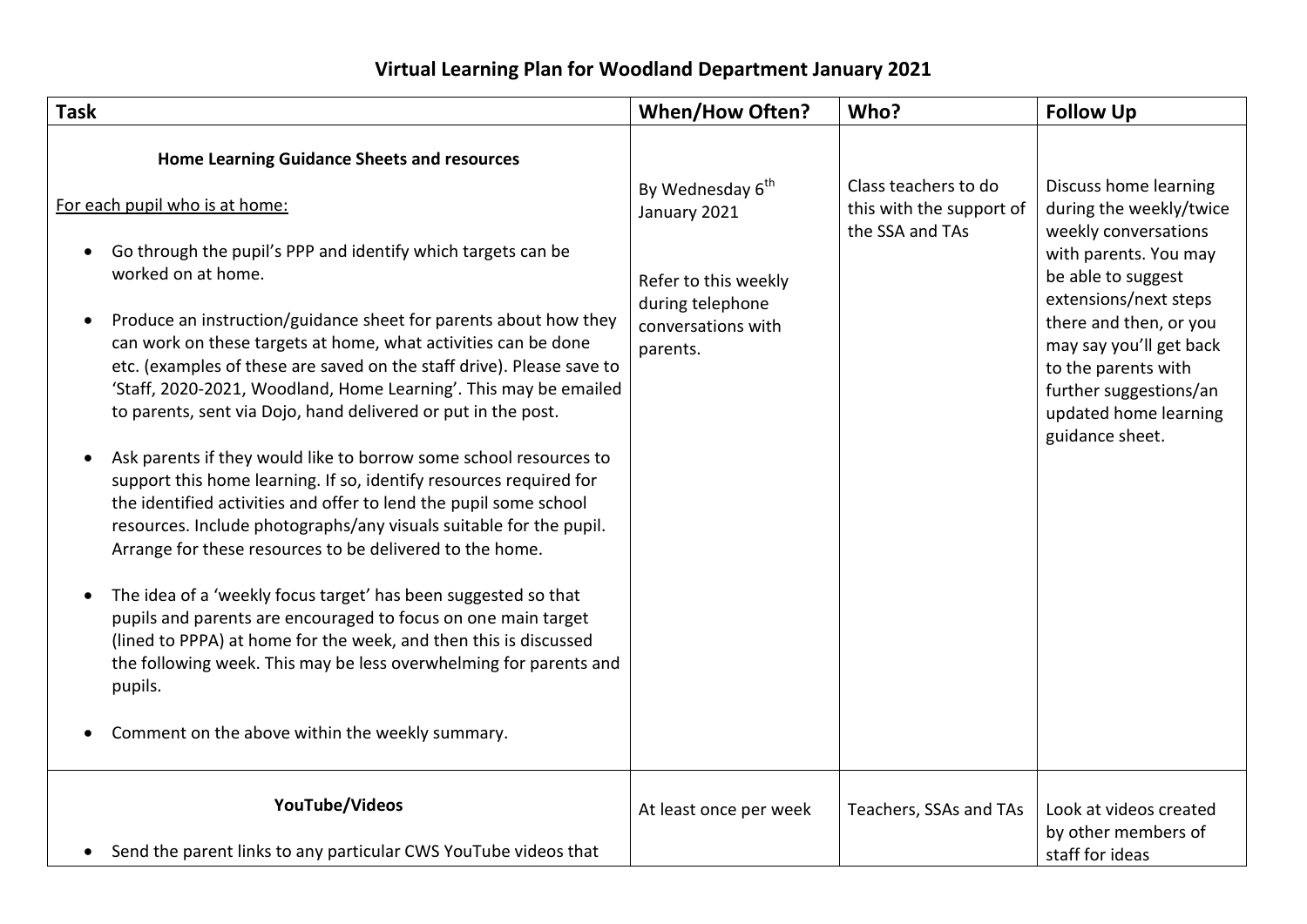| would be of benefit to the pupil.<br>Each class to produce at least one video every week to support the<br>$\bullet$<br>learning of pupils in the class. The video can be added to the CWS<br>YouTube channel or can be sent home via Dojo. Please refer to the<br>videos already on the CWS YouTube channel for ideas. We have<br>received feedback that so many of the pupils love seeing our faces<br>and hearing our voices!<br>It might be helpful to record videos to support the learning of<br>individual pupils.                                                                                                                                                                                                                                                                                                                                                                                                                                                                                                                                                                                                                                                                                                                                                                             |                                                                                                                                                                                                                      |                        | It may be possible to<br>share tips with the whole<br>Woodland team                                                                                                 |
|-------------------------------------------------------------------------------------------------------------------------------------------------------------------------------------------------------------------------------------------------------------------------------------------------------------------------------------------------------------------------------------------------------------------------------------------------------------------------------------------------------------------------------------------------------------------------------------------------------------------------------------------------------------------------------------------------------------------------------------------------------------------------------------------------------------------------------------------------------------------------------------------------------------------------------------------------------------------------------------------------------------------------------------------------------------------------------------------------------------------------------------------------------------------------------------------------------------------------------------------------------------------------------------------------------|----------------------------------------------------------------------------------------------------------------------------------------------------------------------------------------------------------------------|------------------------|---------------------------------------------------------------------------------------------------------------------------------------------------------------------|
| <b>Zoom Sessions</b><br>Teachers, SSAs and TAs (especially those who are working from<br>home) to take it in turns to plan and deliver department Zoom<br>sessions that any pupils from the department can access.<br>2 department Zoom sessions per day will be available (11am and<br>$\bullet$<br>2pm). Pupils are not expected to attend all sessions. They can<br>choose which to attend.<br>Amanda (or any of the teachers/SSAs) can support with ideas and<br>$\bullet$<br>planning for Zoo sessions.<br>If parents/pupils would like to access individual Zoom/Teams<br>sessions, these should be run by 2 or more class staff at least once<br>per week. Please try and avoid the 11am and 2pm time slots if at<br>all possible.<br>By the week commencing 25 <sup>th</sup> January, each class will be offering a<br>$\bullet$<br>weekly class Zoom session. As many of the class staff as possible<br>should attend this session so as the pupils can see the familiar<br>faces.<br>The TA supporting the Zoom session will make a list of which pupils<br>$\bullet$<br>attend the session and write a sentence or two about how they<br>appear. This needs to be emailed to the class teacher/s after the<br>session.<br>'Zoom' has been referred to here as this is what most people are | X10 Department Zoom<br>sessions per week<br>At least 1 class Zoom<br>session per week from<br>w/c 25 <sup>th</sup> January<br>onwards.<br>At least 1 individual<br>Zoom session per week if<br>parents request this. | Teachers, SSAs and TAs | Discuss during class<br>meetings and make<br>amendments/<br>Improvements to the<br>sessions.<br>It may be possible to<br>share tips with the whole<br>Woodland team |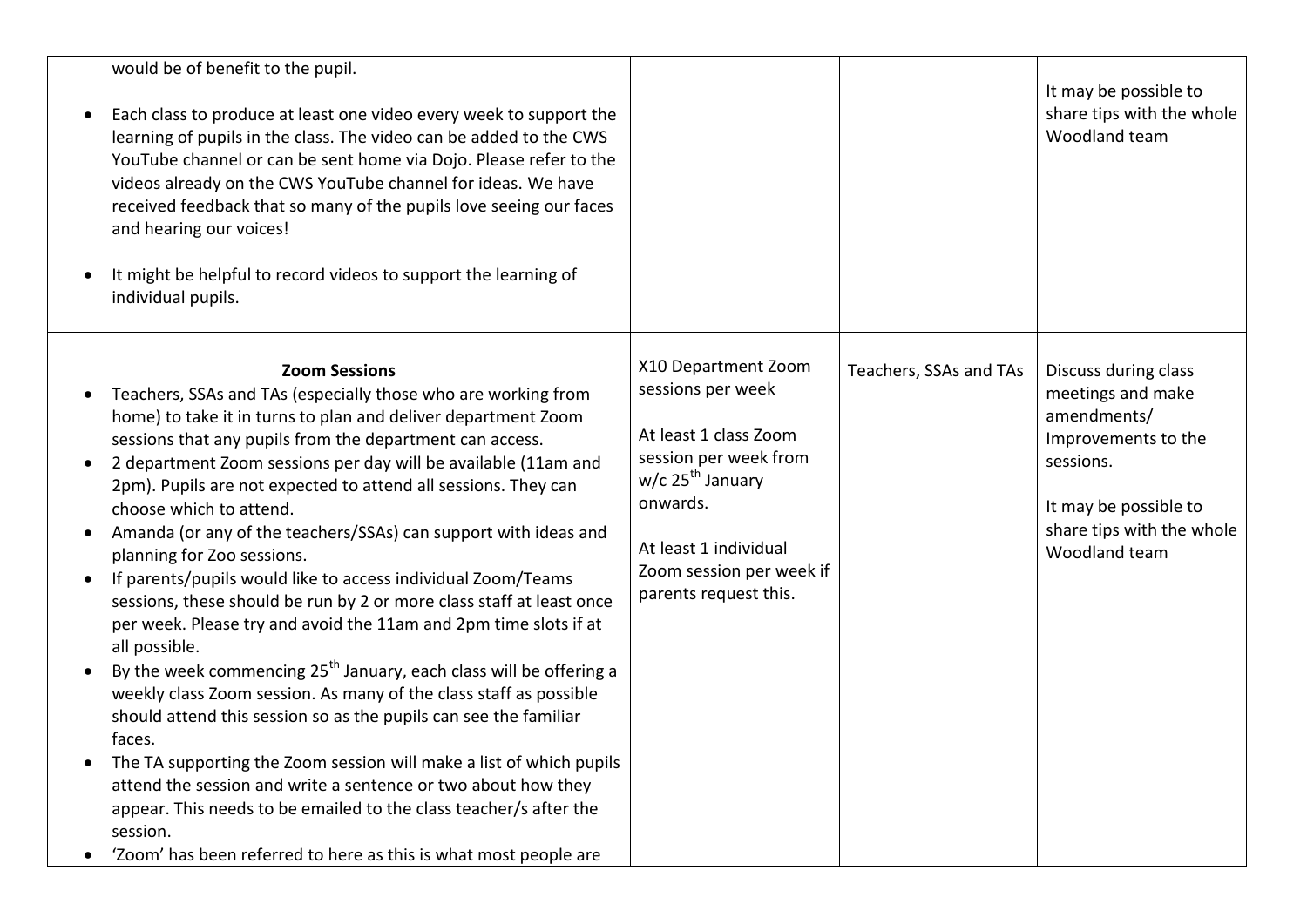| using, however Teams may work just as well.                                                                                                                                                                                                                                                                                                                                                                                                                                                                                                                                                                                                                                                                                                                                                                                                                                                                                                                                                                                                                                                                                                                                                                                                                                                                |                                                                                                                                                                                |                                                           |                                                                                                            |
|------------------------------------------------------------------------------------------------------------------------------------------------------------------------------------------------------------------------------------------------------------------------------------------------------------------------------------------------------------------------------------------------------------------------------------------------------------------------------------------------------------------------------------------------------------------------------------------------------------------------------------------------------------------------------------------------------------------------------------------------------------------------------------------------------------------------------------------------------------------------------------------------------------------------------------------------------------------------------------------------------------------------------------------------------------------------------------------------------------------------------------------------------------------------------------------------------------------------------------------------------------------------------------------------------------|--------------------------------------------------------------------------------------------------------------------------------------------------------------------------------|-----------------------------------------------------------|------------------------------------------------------------------------------------------------------------|
| <b>Speaking to Parents</b><br>Make at least weekly contact with the parents each child who is at<br>home. This is likely to be over the phone, but may be an individual<br>Zoom session. This could be a virtual learning session of a<br>discussion with the parent about how the pupil is and how the<br>learning is going. Discuss next steps, things to try, additional<br>activities etc. It is important that we speak to the parents. You may<br>use email, Dojo messages etc as well, but please speak to each<br>parent a minimum of x1 per week, ideally x2.<br>It is important that the class teacher speaks to the parent<br>sometimes. It has previously worked well within class teams for<br>the teacher to say call all parents on Mondays or Tuesdays and<br>then for the each of the class staff to phone one or two parents<br>each on say Thursdays. Please make sure you share information<br>between each other regularly so the staff who are phoning parents<br>are in the loop.<br>Please record summaries of these conversations on the weekly<br>summary, which is completed by the class teacher/s. TAs will email<br>a summary of the conversations to the class teacher.<br>If pupils are in school one day per week or less, it is important to<br>speak to parents weekly. | At least once per week,<br>ideally twice a week. Try<br>to offer what suits the<br>family.<br>Weekly summary sheet<br>completed by the end of<br>the school day each<br>Friday | Teachers, SSAs and TAs<br>(Class Teachers to<br>organise) | Share information during<br>class meeting. Follow up<br>any actions from<br>conversations with<br>parents. |
| <b>Class Meetings</b><br>Arrange a weekly virtual class meeting to:<br>*Share information about how the pupils are.<br>*Discuss the home learning that the pupils have done and any<br>actions.<br>*Plan home learning for the following week.<br>*Check in on how the staff team are.<br>*AOB                                                                                                                                                                                                                                                                                                                                                                                                                                                                                                                                                                                                                                                                                                                                                                                                                                                                                                                                                                                                             | Once per week                                                                                                                                                                  | Teachers, SSAs and TAs<br>(Class Teachers to<br>organise) | None                                                                                                       |